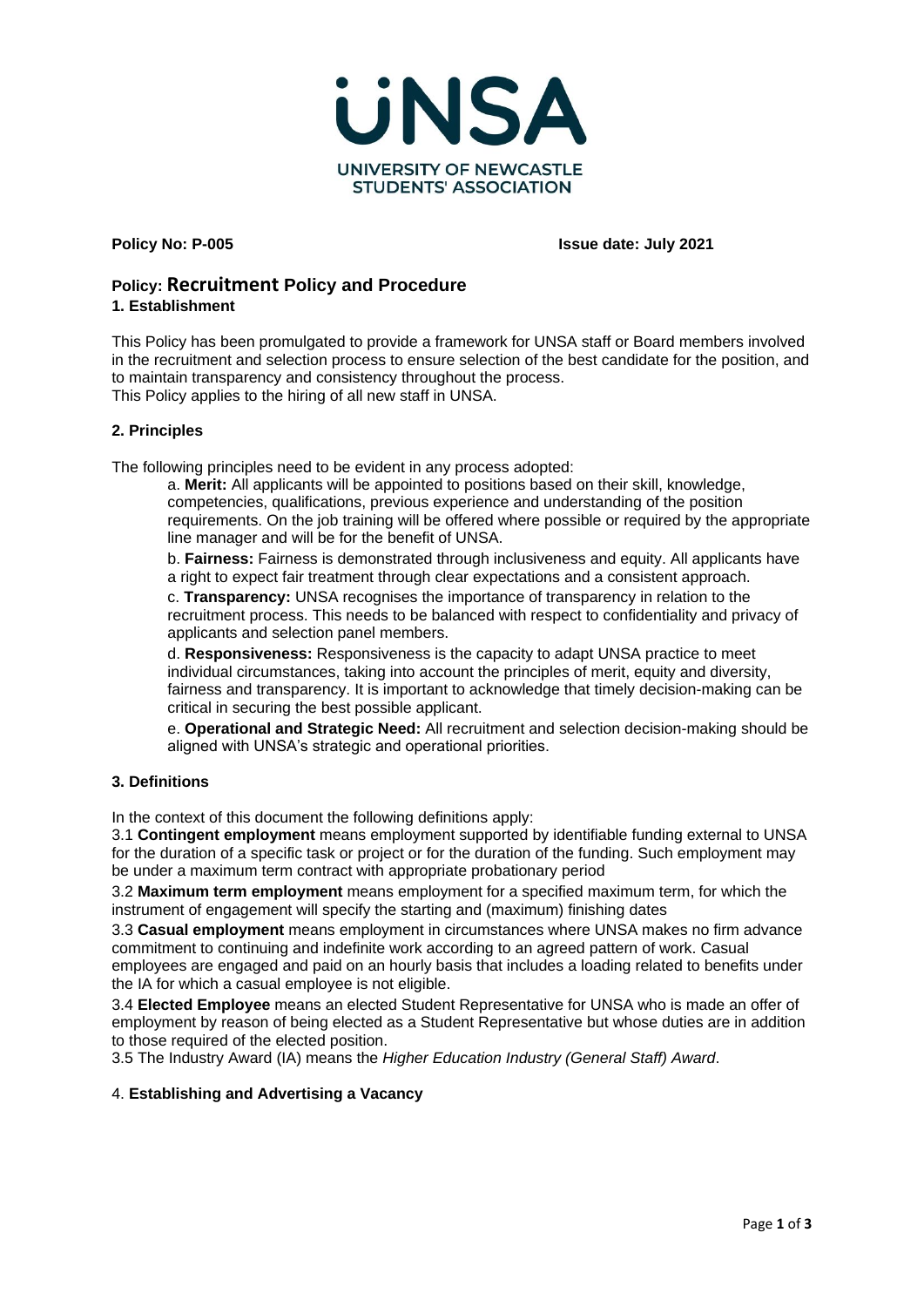

4.1 If a casual or short-term (i.e. less than 12 months) vacancy occurs the UNSA Manager must ensure the position is still appropriate for the organisation's needs before advertising the vacancy

4.2 For all casual and maximum term contracts of less than 12 months, preference shall be given to the employment of current University of Newcastle students

4.3 For a casual vacancy of less no more than one day per week and no greater than 8 weeks duration, the Manager may appoint directly from students identified with the relevant skills by the University's employment service

4.4 All positions to be recruited from current students are to be advertised through the University's student employment service

4.5 The Manager must obtain Board approval to advertise and recruit any full-time roles or maximum term contracts in excess of 12 months.

4.6 The appropriate method of advertising should be determined after consideration to the type of position vacancy and budget restraints.

4.7 The Manager will maintain a register of all advertised positions.

### **5. Selection panel**

5.1 A selection panel shall be established for the purpose of interviewing applicants for the vacant position

5.2 The selection panel shall comprise:

- a. The UNSA President or nominee
- b. UNSA Manager or immediate supervisor (i.e. UNSA staff member)
- c. A person with relevant knowledge or experience of the position or similar positions

5.3 The selection practice should follow the best practice guidelines for recruitment and selection authored by the Australian Human Rights Commission. Gender diversity must be a consideration to ensure representative & fair panels, with at least 2 genders represented.

5.4 Selection panels should attempt to reach a consensus on the best applicant

### **6. Conflict of interest**

6.1 Any member of a Selection Panel who personally knows a candidate must declare their conflict of interest in line with the Conflict of Interest Policy. Their suitability to remain as a panel member will be considered by the UNSA Board or Manager.

6.2 A candidate must, prior to the interview commencing, advise the Selection Panel of any relationship they have with any current or previous member of UNSA staff, elected UNSA office bearer or Board member.

6.3 The Selection Panel Convenor shall inform the candidate of this requirement.

### **7. Panel Convenor Responsibilities**

With respect to this Policy and Procedures, the Panel Convenor shall: 7.1 Before the Interview:

- a. Compile a list of appropriate questions to identify the best candidate at interview.
- b. Amend the Recruitment Panel Assessment Matrix to reflect the interview questions.
- c. Convene the panel members.

d. Forward each panel member the position description, copies of each application, and the short listing Matrix.